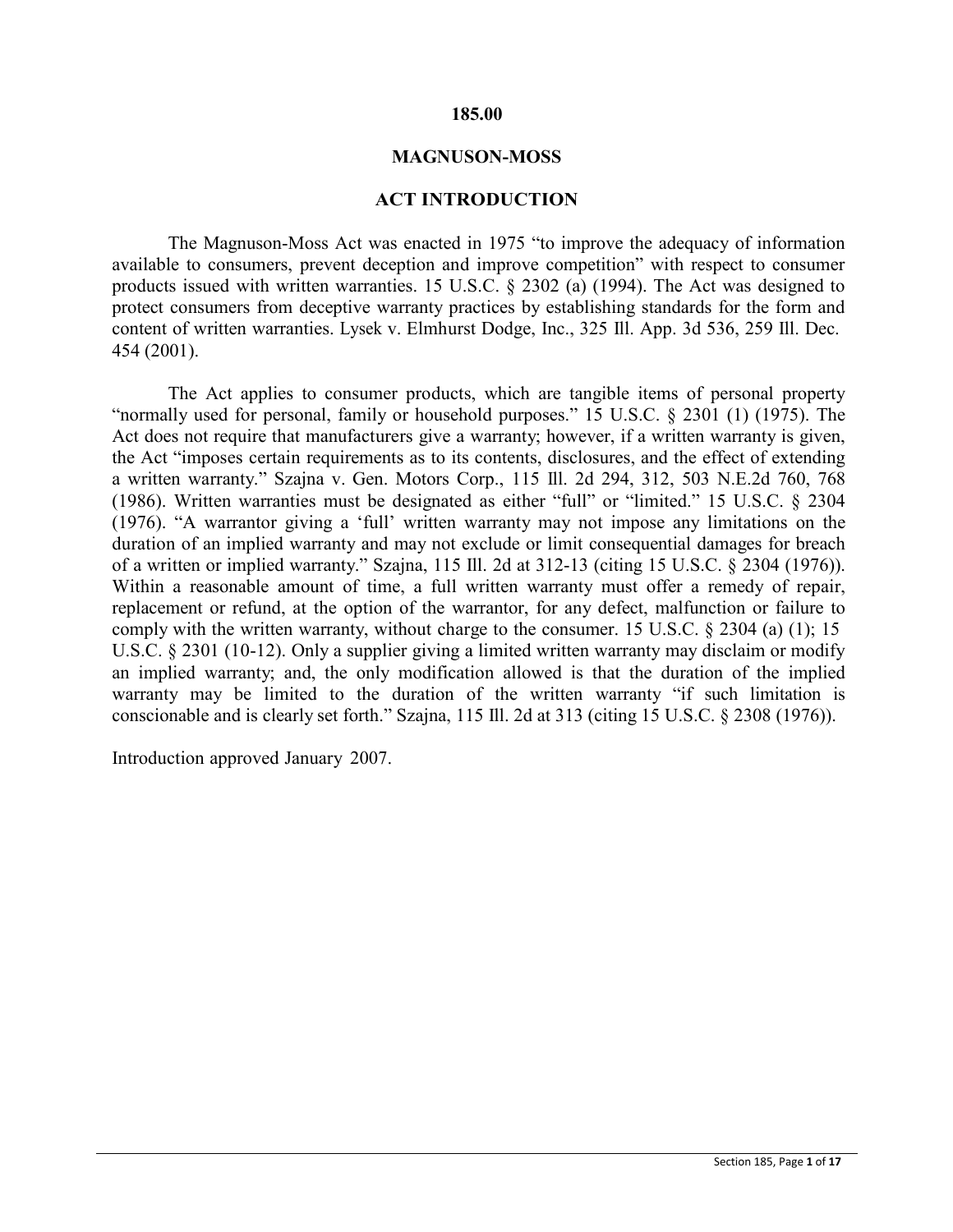#### **185.01. Statutory Provisions**

At the time of the [sale] [lease] [service contract] of the [vehicle] [product] there was in force a federal statute known as the Magnuson-Moss Warranty Act. That Act provided that a consumer who is damaged by the failure of a [manufacturer] [seller] [supplier] [service contractor] [warrantor] to comply with a [written] [and/or] [implied] warranty may bring suit for [damages], [refund], [repair], or [replacement].

Instruction and Comment approved January 2007.

#### **Comment**

Pursuant to the Magnuson-Moss Act, "a consumer who is damaged by the failure of a supplier, warrantor, or service contractor to comply with any obligation under this chapter, or under a written warranty, implied warranty, or service contract, may bring suit for damages and other legal and equitable relief." 15 U.S.C. § 2310(d)(1) (1994). Actions for breach of an implied warranty of merchantability arise under the Act by state law. 15 U.S.C. § 2301(7) (1994). Illinois state law regarding actions for breach of an implied warranty of merchantability is stated in section 2-314 of the UCC (810 ILCS 5/2-314 (West 2002)). Under the UCC, a buyer of goods seeking purely economic damages for a breach of an implied warranty has "a potential cause of action only against his immediate seller." The Magnuson-Moss Act imposes on manufacturers the same implied warranties that state law imposes on the buyer's immediate seller. In actions where (1) a consumer filed against a manufacturer pursuant to the Magnuson-Moss Act and (2) the manufacturer has expressly warranted a product to the consumer, the plaintiff has a cause of action for breach of implied warranty under the Magnuson-Moss Act against the manufacturer. Razor v. Hyundai Motor Am., 349 Ill.App.3d 651, 285 Ill.Dec. 190, 813 N.E.2d 247 (2004) (affirmed in part, reversed in part, and remanded 222 Ill. 2d 75 (2006)), citing Mekertichian v. Mercedes-Benz U.S.A., 347 Ill.App.3d 828, 807 N.E.2d 1165 (2004), citing Szajna v. Gen. Motors Corp., 115 Ill. 2d 294, 311, 503 N.E. 2d 760, 767, 104 Ill.Dec. 898, 503 N.E.2d 760, 768 tline(1986), and Rothe v. Maloney Cadillac, Inc., 119 Ill.2d 288, 292, 518 N.E.2d 1028, 1029-30 (1988). The Magnuson-Moss Act prohibits anyone who offers a written warranty from disclaiming or modifying implied warranties. No matter how broad or narrow a written warranty is, consumers always receive the basic protection of the implied warranty of merchantability. The Act applies to sales, leases, service contracts and the sale of extended warranties after sale with the product. Lysek v. Elmhurst Dodge, Inc., 325 Ill. App. 3d 536, 259 Ill. Dec. 454 (2001); Mangold v. Nissan N. Am., Inc., 347 Ill. App. 3d 1008, 809 N.E.2d 251, 284 Ill. Dec. 129 (2004).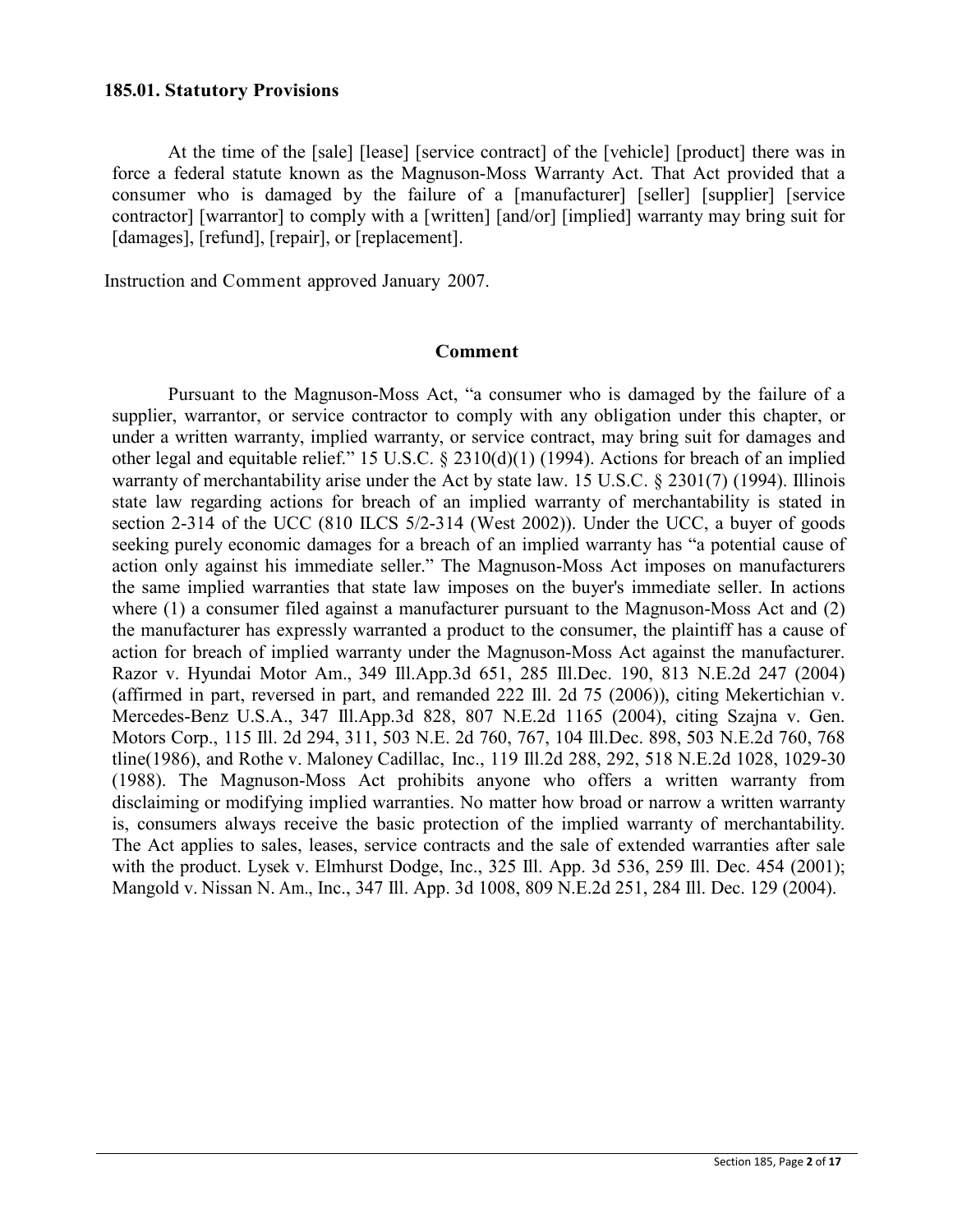# **185.02 Magnuson-Moss Act--Issues Made by the Pleadings**

[1] [The Plaintiff claims that he sustained damages as a [purchaser] [lessee] of a [vehicle] [product] [manufactured] [sold] [leased] [distributed] [supplied] [warranted] by the Defendant.]

[2] The Plaintiff further claims that the Defendant violated the Magnuson-Moss Act in that

a. [the Defendant breached a written warranty given with the vehicle [product].

Set forth in simple form without undue emphasis or repetition those allegations of the complaint as to breach of a written warranty which have not been withdrawn or ruled out by the court and are supported by the evidence.]

b. [the Defendant breached the implied warranty of merchantability given with the [vehicle] [product].

Set forth in simple form without undue emphasis or repetition those allegations of the complaint as to breach of the implied warranty of merchantability which have not been withdrawn or ruled out by the court and are supported by the evidence.]

[3] The Plaintiff further claims that damages resulted in whole or in part from one or more of the alleged violations of the Act.

[4] The Defendant denies that it violated the Magnuson-Moss Act as claimed by the Plaintiff.

[5] The Defendant further denies that any of the alleged damages resulted, in whole or in part, from any violation of the Act.

[6] The Defendant further denies that the Plaintiff sustained damages (to the extent claimed).

[7] The Defendant also sets up the following affirmative defense[s]:

[Set forth in simple terms without undue emphasis or repetition those affirmative defenses to warranty enforcement in the answer which have not been withdrawn or ruled out by the court and are supported by the evidence.]

[8] The Plaintiff denies that [summarize affirmative defense or defenses].

Instruction approved January 2007.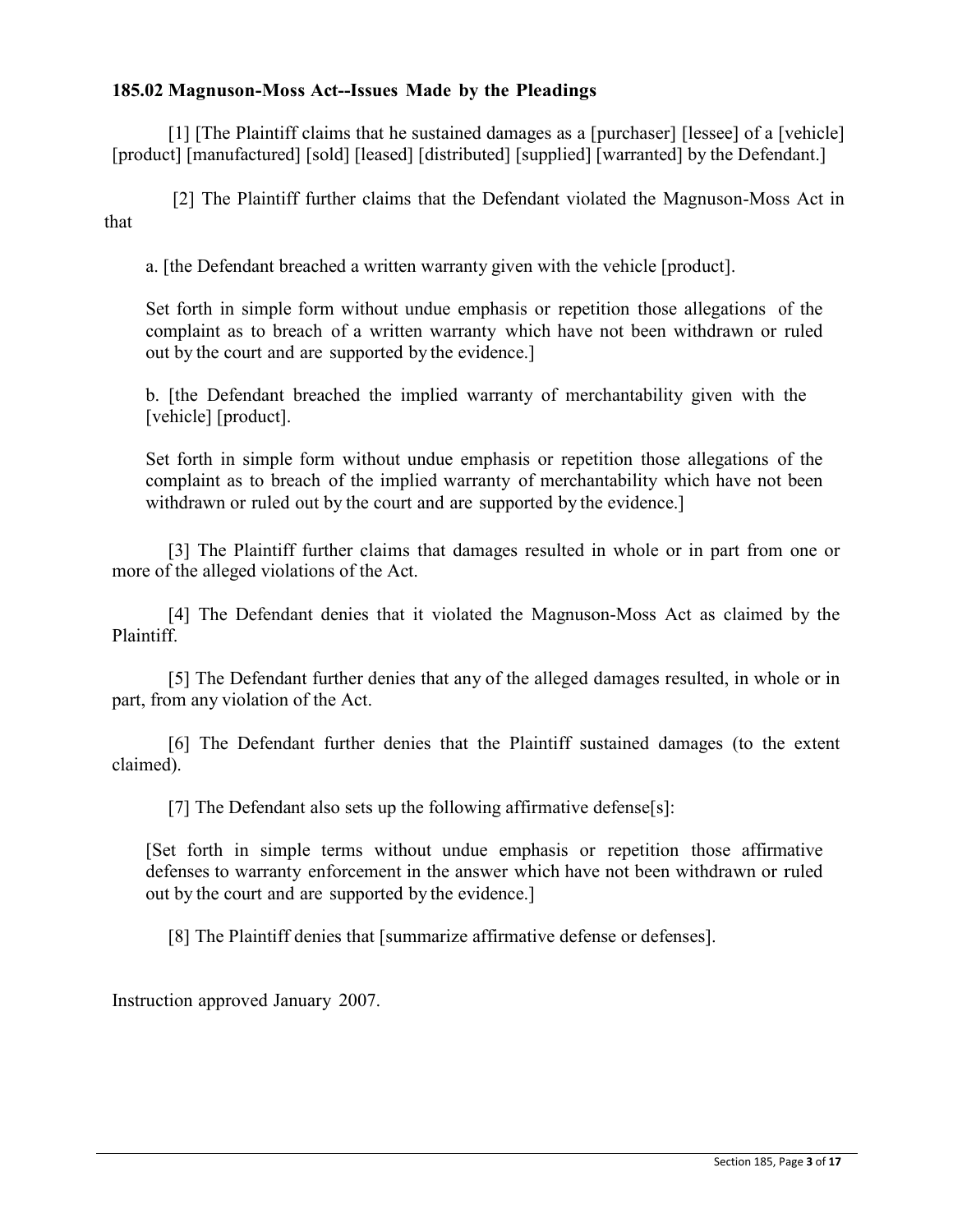## **185.03 Magnuson-Moss Act--Burden of Proof—Breach of WrittenWarranty**

In order for Plaintiff to recover for a breach of written warranty claim against Defendant, Plaintiff has the burden of proving each of the following propositions:

First, the existence of a defect in the [vehicle] [product] covered by the warranty;

Second, compliance with the terms of the warranty by Plaintiff;

Third, that the Plaintiff afforded Defendant a reasonable opportunity to repair the defect; and

Fourth, that Defendant, through its authorized dealer [did not repair] [was unable to repair] the [vehicle] [product] after being given a reasonable number of attempts or a reasonable amount of time; or did not offer to refund or replace within a reasonable amount of time.

Fifth, that Plaintiff sustained damages as a result of Defendant's failure to take action required by the warranty to correct the defect or malfunction or otherwise to correct the problem.

If you find from your consideration of all the evidence that each of these propositions has been proven, then your verdict should be for the Plaintiff. On the other hand, if you find from your consideration of all the evidence that any of these propositions has not been proven, then your verdict should be for the Defendant.

Instruction, Notes and Comment approved January 2007.

### **Notes on Use**

This burden of proof instruction should be used where no affirmative defenses have been raised or the sole affirmative defense raised is mitigation of damages. Where mitigation of damages is raised also give IPI 185.11. This instruction should be given with IPI 21.01 which defines the phrase "burden of proof."

This instruction conforms to the burden of proof requirements for breach of a written warranty as stated in Pearson v. DaimlerChrysler Corp., 349 Ill. App. 3d 688, 286 Ill. Dec. 173, 813 N.E.2d 230 (2004) and Razor v. Hyundai Motor Am., 349 Ill. App. 3d 651, 286 Ill. Dec. 190, 813 N.E.2d 247 (2004) (affirmed in part, reversed in part, and remanded 222 Ill. 2d 75 (2006)), which states that the plaintiff has the burden of proving a reasonable basis for damages proximately caused by defendant's breach.

In the fourth burden of proof element the phrase "or did not offer to refund or replace within a reasonable amount of time" should be included in full warranty cases, and only those limited warranty cases where the right to recover a refund or replacement of the product is provided in the warranty.

### **Comment**

The Magnuson-Moss Warranty Act creates a contractual right on the part of consumers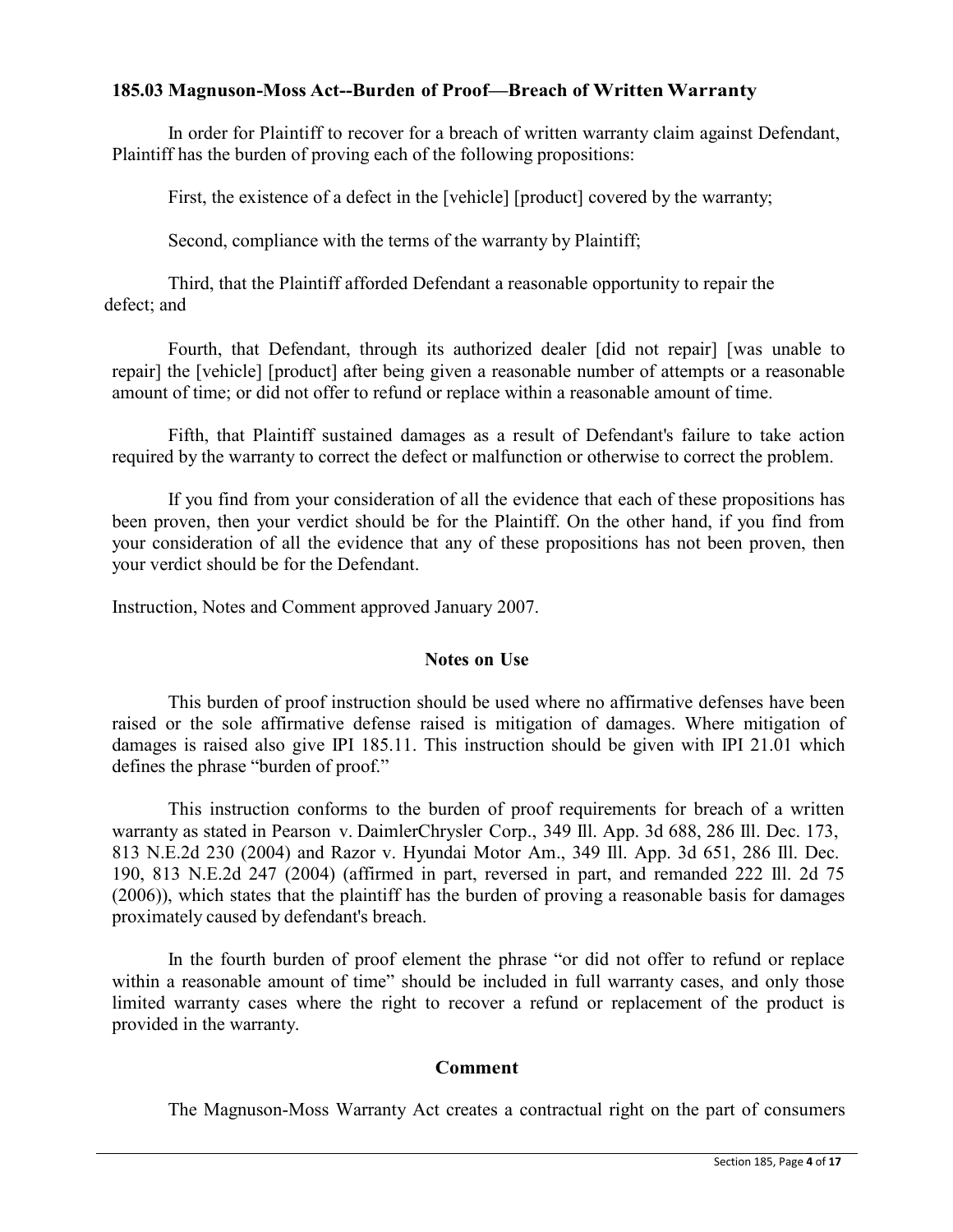for the replacement of or refund of the purchase price of defective products which are covered by a full warranty. The warrantor's failure to allow the consumer to elect replacement or refund gives rise to an action at law for breach of warranty in which the consumer must prove only that a defect in the product exists which the warrantor was unable to repair after a reasonable number of attempts. Sadat v. Am. Motors Corp., 114 Ill. App. 3d 376, 70 Ill. Dec. 22, 448 N.E.2d 900 (1983). A full written warranty must offer a remedy of repair, replacement or refund, at the option of the warrantor, for any defect, malfunction or failure to comply with the written warranty, without charge to the consumer. 15 U.S.C. § 2304 (a) (1); 15 U.S.C. § 2301 (10-12). A limited written warranty may offer a remedy of repair, replacement or refund but it is not required. The Magnuson-Moss Act applies to limited warranties. A plaintiff is entitled to bring an action under the Act based on alleged breach of a limited written warranty provided by defendant. Mydlach v. DaimlerChrysler Corp., 364 Ill. App. 3d 135, 301 Ill. Dec. 164, 846 N.E.2d 126 (2006). The Act requires that every written warranty on a consumer product that costs more than \$10 have a title that says the warranty is either "full" or "limited." Lara v. Hyundai Motor Am., 331 Ill. App. 3d 53, 264 Ill. Dec. 416, 770 N.E.2d 721 (2002).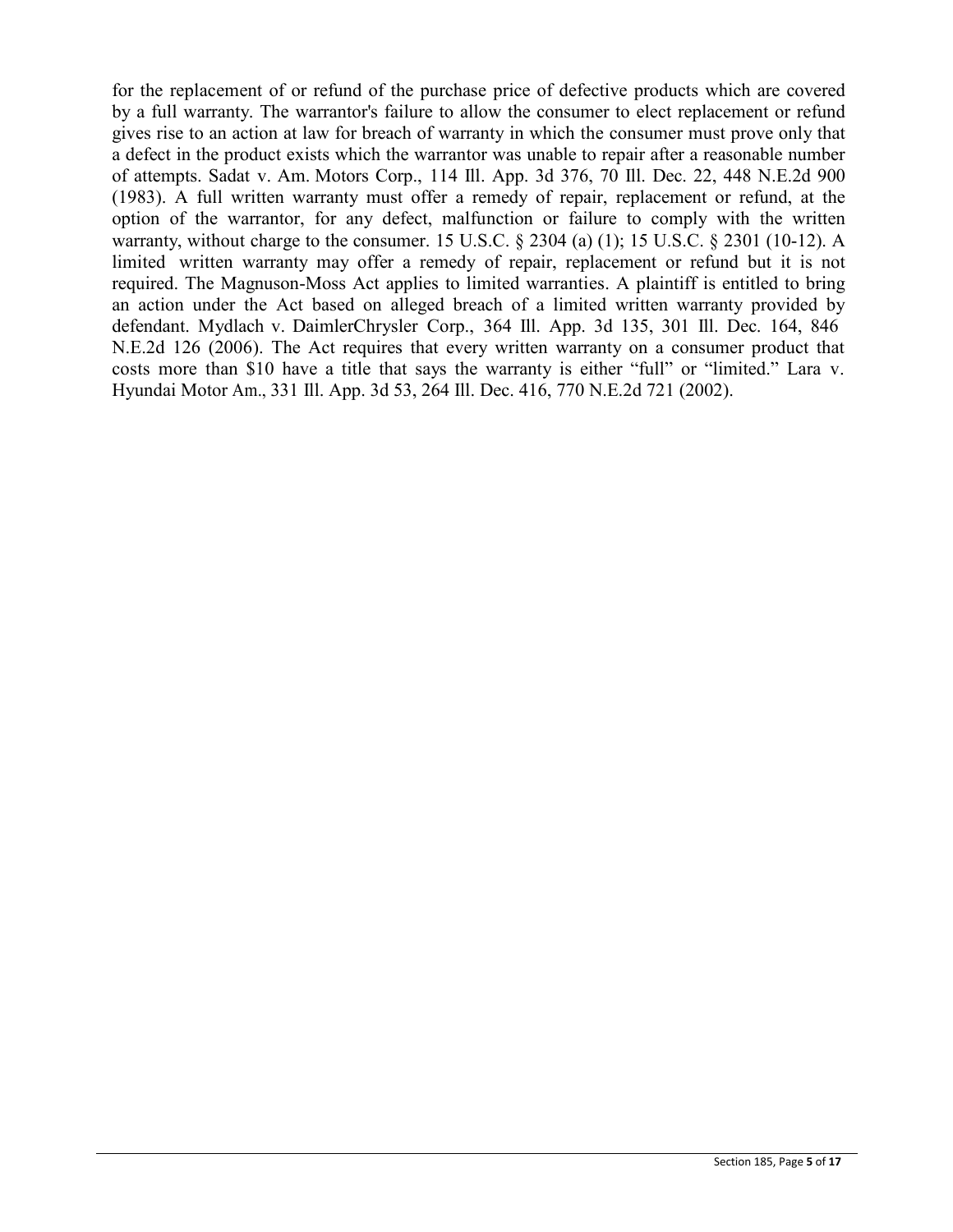## **185.04 Magnuson-Moss Act--Burden of Proof--Breach of Written Warranty— Affirmative Defenses to Warranty Enforcement**

In order for Plaintiff to recover for a breach of written warranty claim against Defendant, Plaintiff has the burden of proving each of the following propositions:

First, the existence of a defect in the [vehicle] [product] covered by the warranty;

Second, compliance with the terms of the warranty by Plaintiff;

Third, that the Plaintiff afforded Defendant a reasonable opportunity to repair the defect; and

Fourth, that Defendant, through its authorized dealer [did not repair] [was unable to repair] the [vehicle] [product] after being given a reasonable number of attempts or a reasonable amount of time; or did not offer to refund or replace within a reasonable amount of time.

Fifth, that Plaintiff sustained damages as a result of Defendant's failure to take action required by the warranty to correct the defect or malfunction or otherwise to correct the problem.

[In this case Defendant has asserted the affirmative defense that:

Summarize in simple form and without undue emphasis or repetition affirmative defense(s) to warranty enforcement which has not been withdrawn or ruled out by the court and is supported by the evidence.

The Defendant has the burden of proving this affirmative defense.]

If you find from your consideration of all the evidence that the propositions required of the Plaintiff have been proven and that [the Defendant's affirmative defense has not] [none of the Defendant's affirmative defenses has] been proven, then your verdict should be for the Plaintiff. If, on the other hand, you find from your consideration of all the evidence, that the propositions the Plaintiff is required to prove have not been proven, or that [any one of] the Defendant's affirmative defense[s] has been proven, then your verdict should be for the Defendant.

Instruction, Notes and Comment approved January 2007.

### **Notes on Use**

This burden of proof instruction should only be used when affirmative defenses other than mitigation of damages are raised. Where mitigation of damages is raised give IPI 185.03 and IPI 185.11. This instruction should be given with IPI 21.01 which defines the phrase "burden of proof."

This instruction conforms to the burden of proof requirements for breach of a written warranty as stated in Pearson v. DaimlerChrysler Corp., 349 Ill. App. 3d 688, 286 Ill. Dec. 173, 813 N.E.2d 230 (2004) and Razor v. Hyundai Motor Am., 349 Ill. App. 3d 651, 286 Ill. Dec. 190, 813 N.E.2d 247 (2004) (affirmed in part, reversed in part, and remanded 222 Ill. 2d 75 (2006)),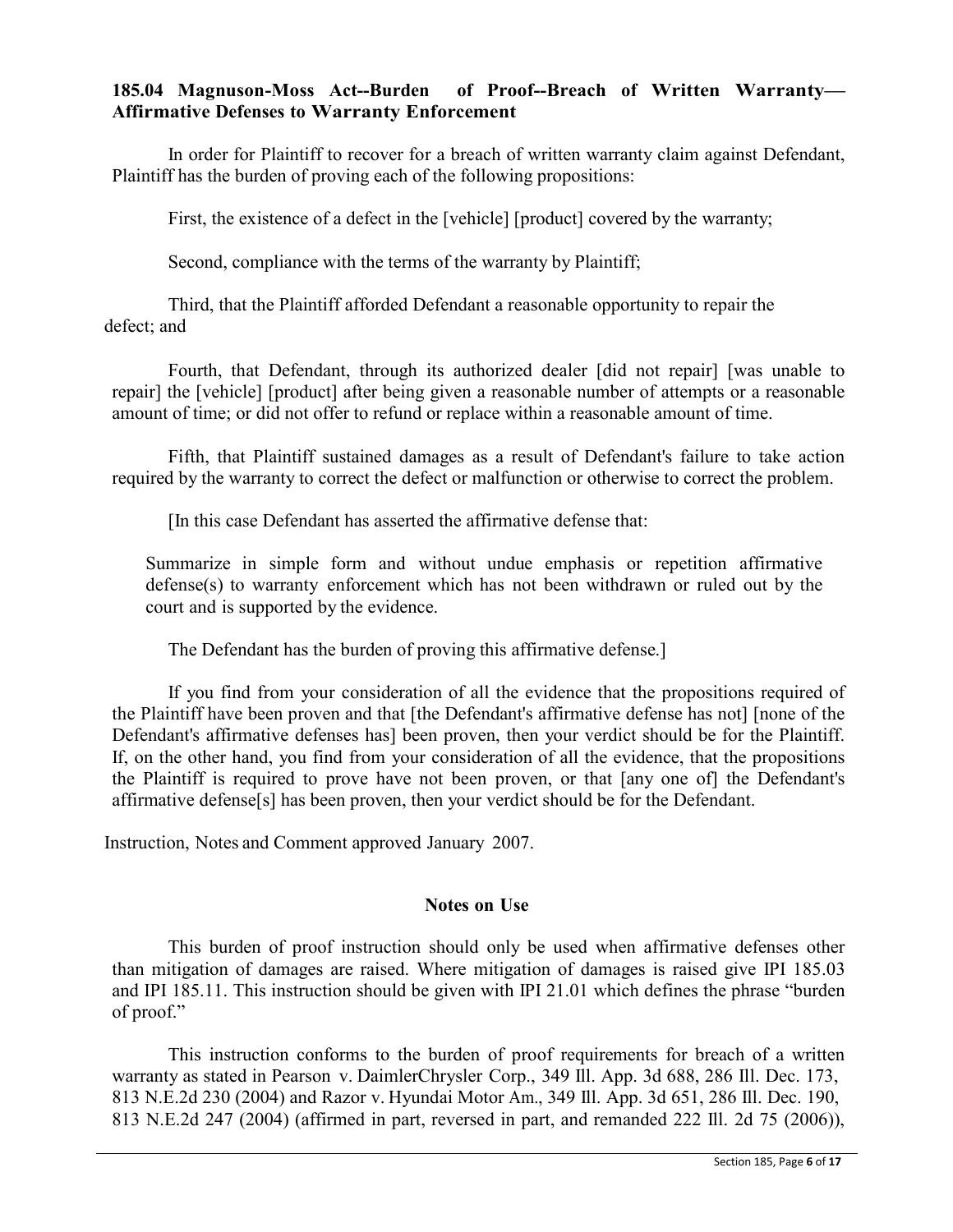which states that the plaintiff has the burden of proving a reasonable basis for damages proximately caused by defendant's breach.

In the fourth burden of proof element the phrase "or did not offer to refund or replace within a reasonable amount of time" should be included in full warranty cases, and only those limited warranty cases where the right to recover a refund or replacement of the product is provided in the warranty.

#### **Comment**

The Magnuson-Moss Warranty Act creates a contractual right on the part of consumers for the replacement of or refund of the purchase price of defective products which are covered by a full warranty. The warrantor's failure to allow the consumer to elect replacement or refund gives rise to an action at law for breach of warranty in which the consumer must prove only that a defect in the product exists which the warrantor was unable to repair after a reasonable number of attempts. Sadat v. Am. Motors Corp., 114 Ill. App. 3d 376, 70 Ill. Dec. 22, 448 N.E.2d 900 (1983). A full written warranty must offer a remedy of repair, replacement or refund, at the option of the warrantor, for any defect, malfunction or failure to comply with the written warranty, without charge to the consumer. 15 U.S.C. § 2304 (a) (1); 15 U.S.C. § 2301 (10). A limited written warranty may offer a remedy of repair, replacement or refund but it is not required. The Act requires that every written warranty on a consumer product that costs more than \$10 have a title that says the warranty is either "full" or "limited." Lara v. Hyundai Motor Am., 331 Ill. App. 3d 53, 264 Ill. Dec. 416, 770 N.E.2d 721 (2002).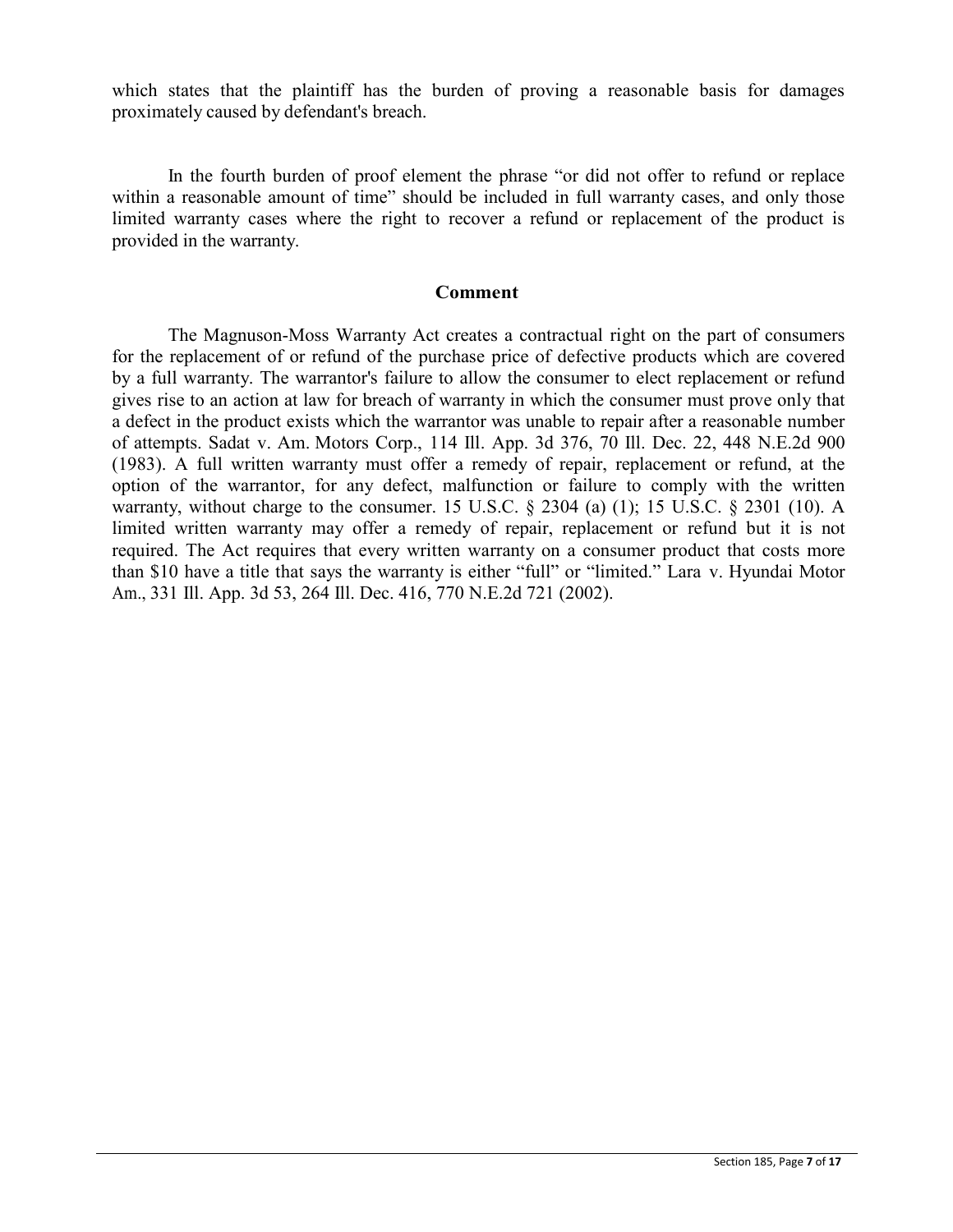## **185.05 Magnuson-Moss Act--Burden of Proof--Breach of Implied Warranty**

In order for Plaintiff to recover for a breach of implied warranty of merchantability claim against Defendant, Plaintiff has the burden of proving each of the following propositions:

First, that the problem of which Plaintiff complains existed when it left Defendant's control. The Plaintiff may prove this by showing:

- a. [the problem was due to a defect or malfunction of the [vehicle] [product];] or
- b. [in the absence of abnormal use or reasonable secondary causes the [vehicle] [product] failed to perform in the manner reasonably expected in light of its nature and intended function;

Second, that the defect made the [vehicle] [product] unfit for the ordinary purpose such a [vehicle] [product] is used;

Third, that the Plaintiff notified Defendant or its authorized dealer of the defect within a reasonable amount of time after discovering it;

Fourth, that Defendant or its authorized dealer did not repair the vehicle [product] after being given a reasonable number of attempts or did not offer to refund, replace or take other remedial action within a reasonable amount of time.

Fifth, that Plaintiff sustained damages; and

Sixth, that Plaintiff's damages were proximately caused by the [vehicle] [product] being unfit for the ordinary purpose for which such [vehicles] [products] are used.

If you find from your consideration of all the evidence that each of these propositions has been proven, then your verdict should be for the Plaintiff. On the other hand, if you find from your consideration of all the evidence that any of these propositions has not been proven, then your verdict should be for the Defendant.

Instruction, Notes and Comment approved January 2007.

### **Notes on Use**

This burden of proof instruction should be used where no affirmative defenses have been raised or the sole affirmative defense raised is mitigation of damages. Where mitigation of damages is raised also give IPI 185.11. This instruction should be given with IPI 21.01 which defines the phrase "burden of proof."

### **Comment**

The first element of the burden of proof conforms to the alternative manner which plaintiff may prove a defect in implied warranty cases as held in Alvarez v. Am. Isuzu Motors, 321 Ill. App. 3d 696, 749 N.E.2d 16 (2001). Plaintiff may prove that the product was defective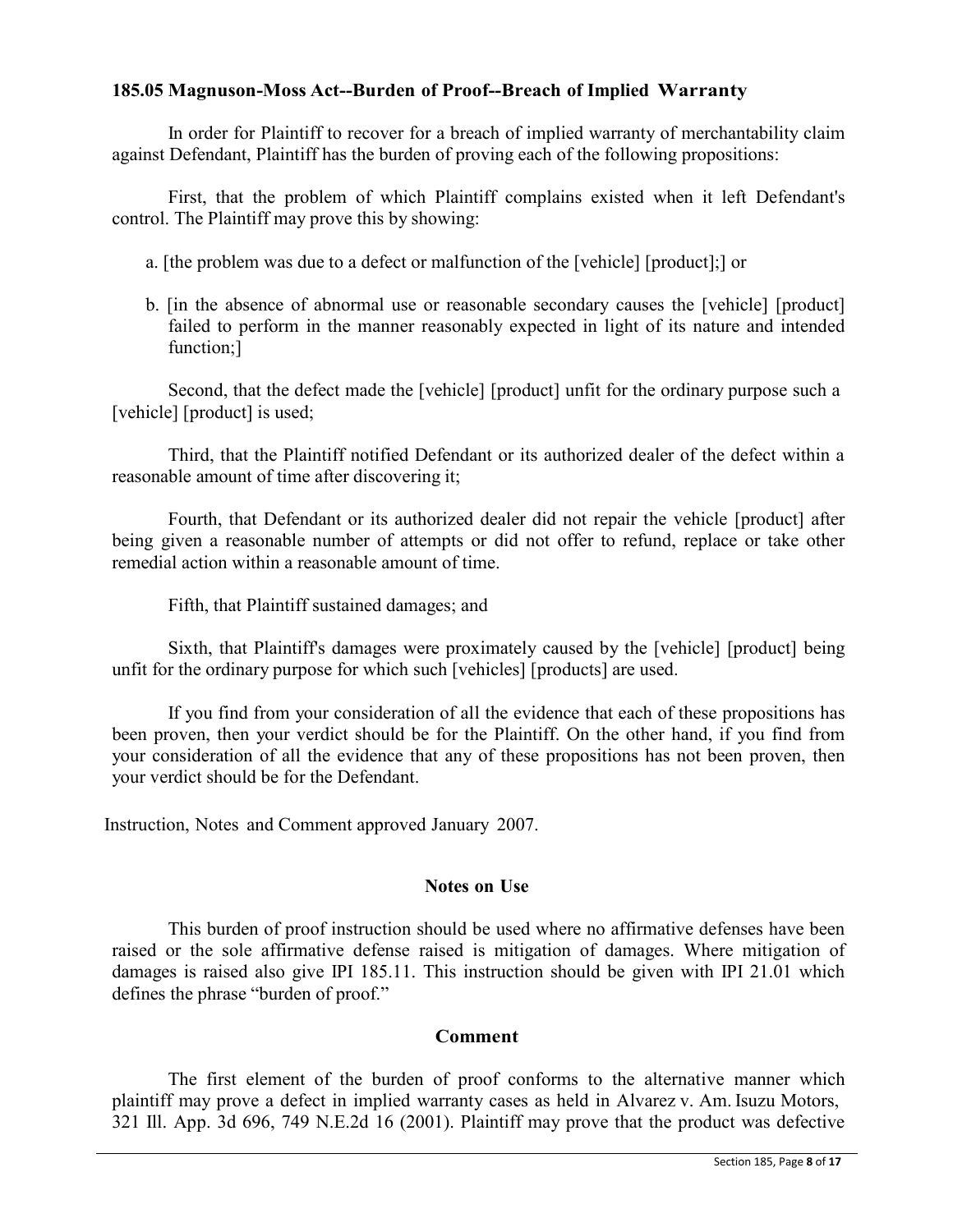and that the defect existed when it left defendant's control either through expert testimony or by excluding abnormal use and reasonable secondary causes for the problems with the product.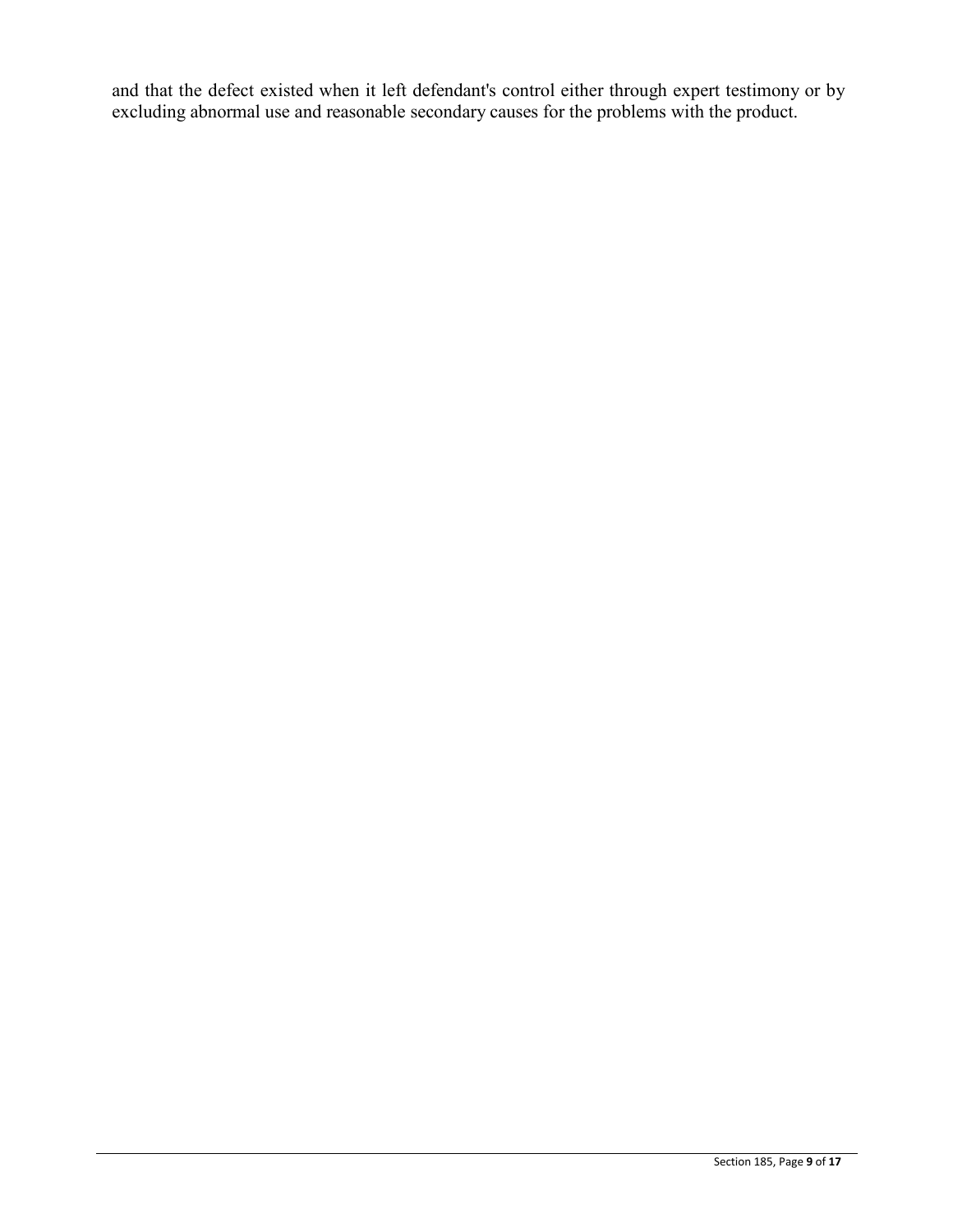### **185.06 Magnuson-Moss Act--Burden of Proof--Breach of Implied Warranty— Affirmative Defenses**

In order for Plaintiff to recover for a breach of implied warranty of merchantability claim against Defendant, Plaintiff has the burden of proving each of the following propositions:

First, that the problem of which Plaintiff complains existed when it left Defendant's control. The Plaintiff may prove this by showing:

- a. [the problem was due to a defect or malfunction of the [vehicle] [product];] or
- b. [in the absence of abnormal use or reasonable secondary causes the [vehicle] [product] failed to perform in the manner reasonably expected in light of its nature and intended function;1

Second, that the defect made the [vehicle] [product] unfit for the ordinary purpose such a [vehicle] [product] is used;

Third, that the Plaintiff notified Defendant or its authorized dealer of the defect within a reasonable amount of time after discovering it;

Fourth, that Defendant or its authorized dealer did not repair the [vehicle] [product] after being given a reasonable number of attempts or did not offer to refund, replace or take other remedial action within a reasonable amount of time.

Fifth, that Plaintiff sustained damages; and

Sixth, that Plaintiff's damages were proximately caused by the [vehicle] [product] being unfit for the ordinary purpose for which such [vehicles] [products] are used.

[In this case Defendant has asserted the affirmative defense that:

Summarize in simple form and without undue emphasis or repetition affirmative defense(s) to warranty enforcement which has not been withdrawn or ruled out by the court and is supported by the evidence.

The Defendant has the burden of proving this affirmative defense.]

If you find from your consideration of all the evidence that the propositions required of the Plaintiff have been proven and that [the Defendant's affirmative defense has not][none of the Defendant's affirmative defenses has] been proven, then your verdict should be for the Plaintiff. If, on the other hand, you find from your consideration of all the evidence, that the propositions the Plaintiff is required to prove have not been proven, or that [any one of] the Defendant's affirmative defense[s] has been proven, then your verdict should be for the Defendant.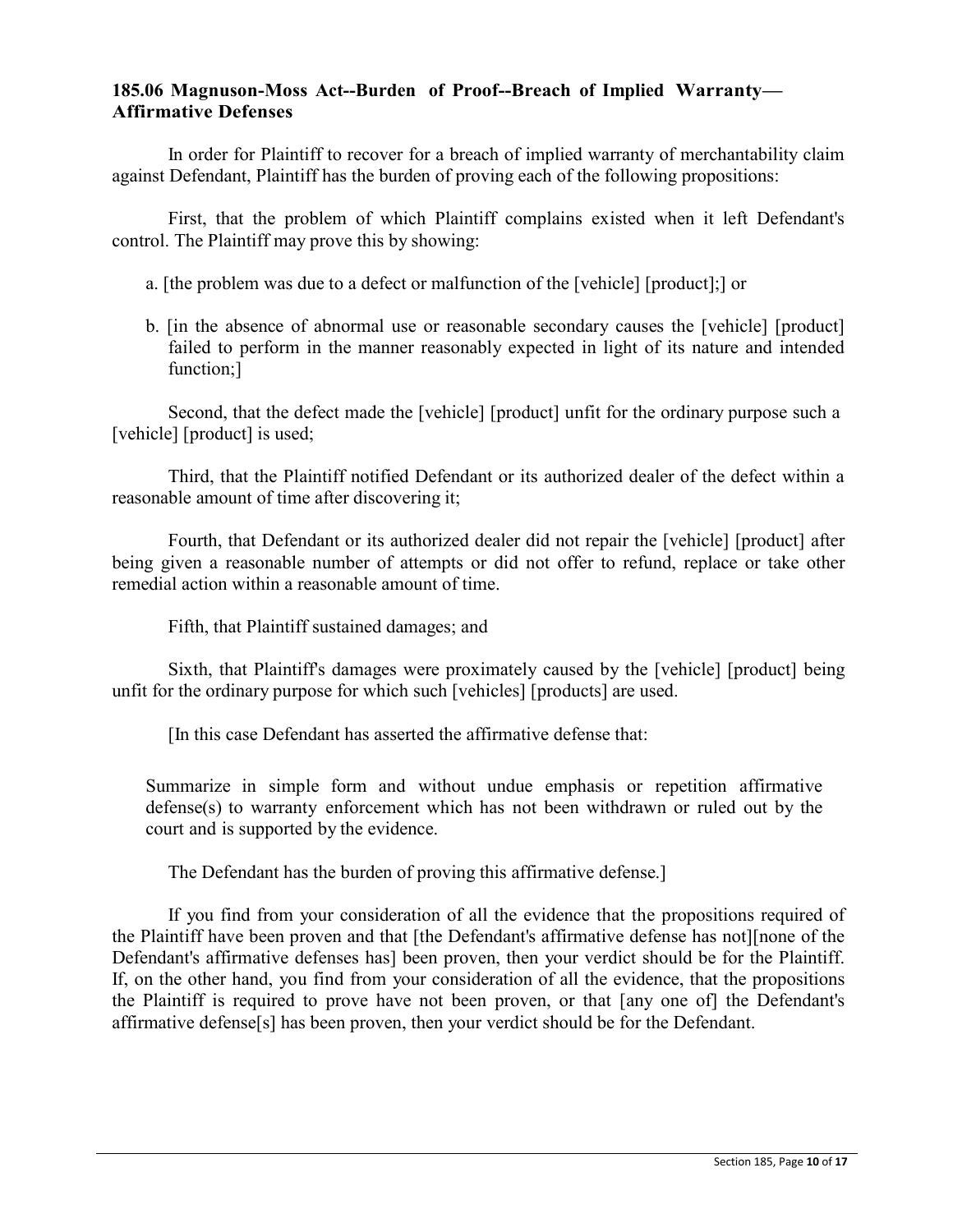Instruction, Notes and Comment approved January 2007.

#### **Notes on Use**

This burden of proof instruction should only be used when affirmative defenses other than mitigation of damages are raised. Where mitigation of damages is raised give IPI 185.03 and IPI 185.11 This instruction should be given with IPI 21.01 which defines the phrase "burden of proof."

#### **Comment**

The first element of the burden of proof conforms to the alternate manner by which plaintiff may prove a defect in implied warranty cases as held in Alvarez v. Am. Isuzu Motors, 321 Ill. App. 3d 696, 749 N.E.2d 16 (2001). Plaintiff may prove that the product was defective and that the defect existed when it left defendant's control either through expert testimony, or by excluding abnormal use and reasonable secondary causes for the problems with the product.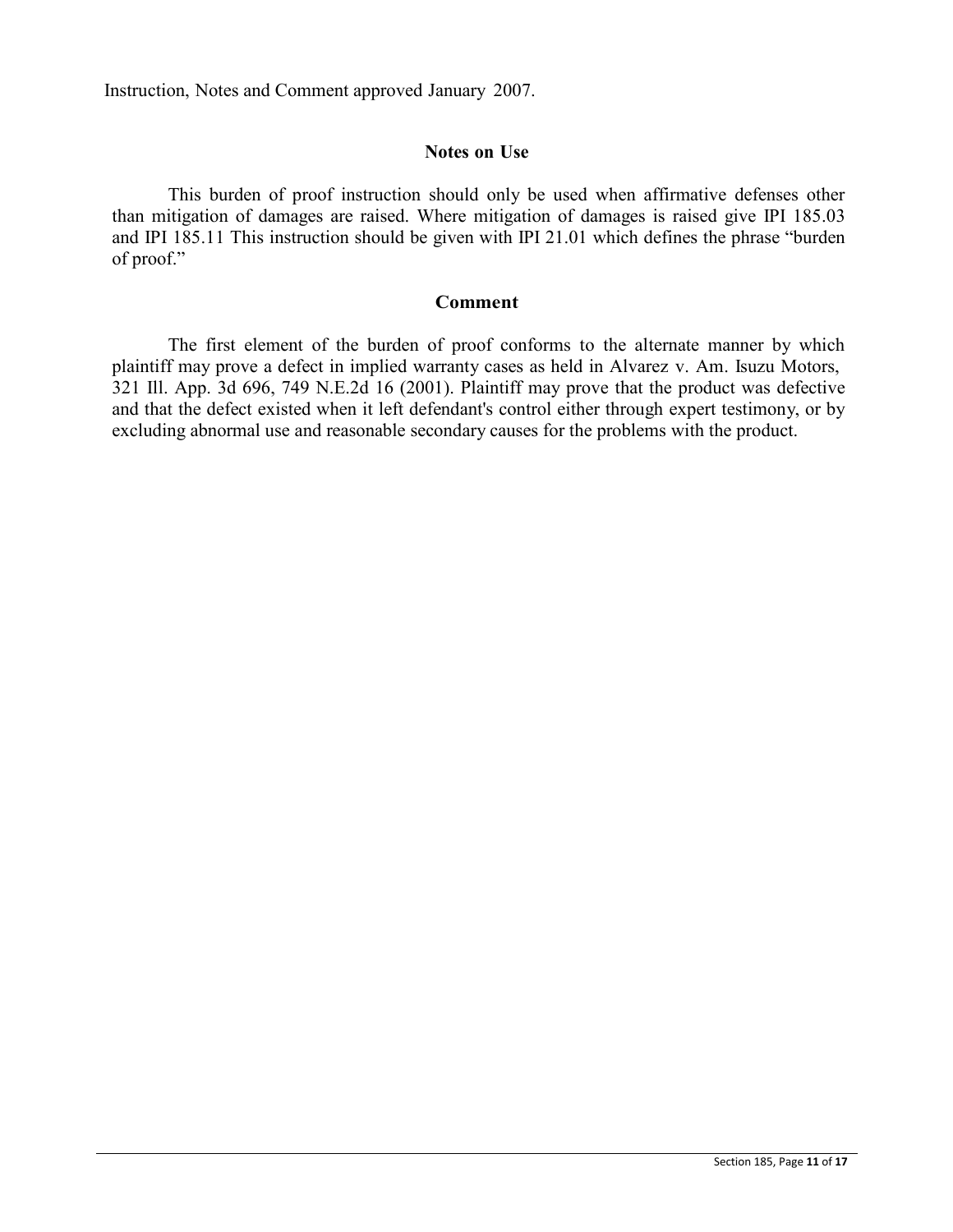### **185.07 Magnuson-Moss Act--Written Warranty-- Definition**

A written warranty is a writing provided by the supplier to a lessee or purchaser setting out the promises and obligations of the supplier.

Instruction, Notes and Comment approved January 2007.

#### **Notes on Use**

This instruction should be given without reference to the fact that the written affirmation must "become part of the bargain between the supplier and a buyer for purposes other than resale of the product." 15 U.S.C. § 2301(6). In the vast majority of cases, whether the warranty is a part of the basis of the buyer's decision to buy the product will not be an issue. Nonetheless, in cases where there is an issue as to whether the warranty became a part of the basis of the buyer's decision to buy the product, this element should be added to the Plaintiff's burden of proof.

### **Comment**

Magnuson-Moss broadly defines written warranty as "any undertaking in writing in connection with the sale by a supplier of a consumer product to refund, repair, replace, or take other remedial action with respect to such product in the event that such product fails to meet the specifications set forth in the undertaking, which written affirmation, promise, or undertaking becomes part of the basis of the bargain between a supplier and a buyer for purposes other than resale of such product." 15 U.S.C. § 2301(6)(B) (1982).

The Magnuson-Moss Act requires the Federal Trade Commission to enact a regulation requiring that the terms of any written warranty on a consumer product be made available to the consumer or prospective consumer prior to the sale of the product to him. 15 U.S.C. §  $2302(b)(1)(A)$ . In the case of a limitation of liability withheld from a car buyer until after the purchase contract has been signed, where the car buyer never saw the clause nor is there any basis for concluding that the car buyer could have seen the clause, before entering into the sale contract, the limitation of liability is ineffective. A limitation of liability given to the buyer after he makes the contract is ineffective. Razor v. Hyundai Motor Am., 222 Ill. 2d 75, 305 Ill. Dec. 15, 854 N.E.2d 607 (2006).

A dealer who agrees, in a dealer's sales contract, to promptly perform and fulfill all terms and conditions of the owner's service policy has given a written warranty within the meaning of Magnuson-Moss. Rothe v. Maloney Cadillac, Inc., 142 Ill. App. 3d 937, 492 N.E.2d 497 (1986).

A "New Car Get Ready" form, which was completed by a new car dealer and which stated that the dealer prepared the auto for delivery and provided a "Rusty Jones" treatment did not constitute a "written warranty" within the meaning of the Act. Lytle v. Roto Lincoln Mercury & Subaru, Inc., 167 Ill. App. 3d 508, 516, 521 N.E.2d 201, 205 (1988).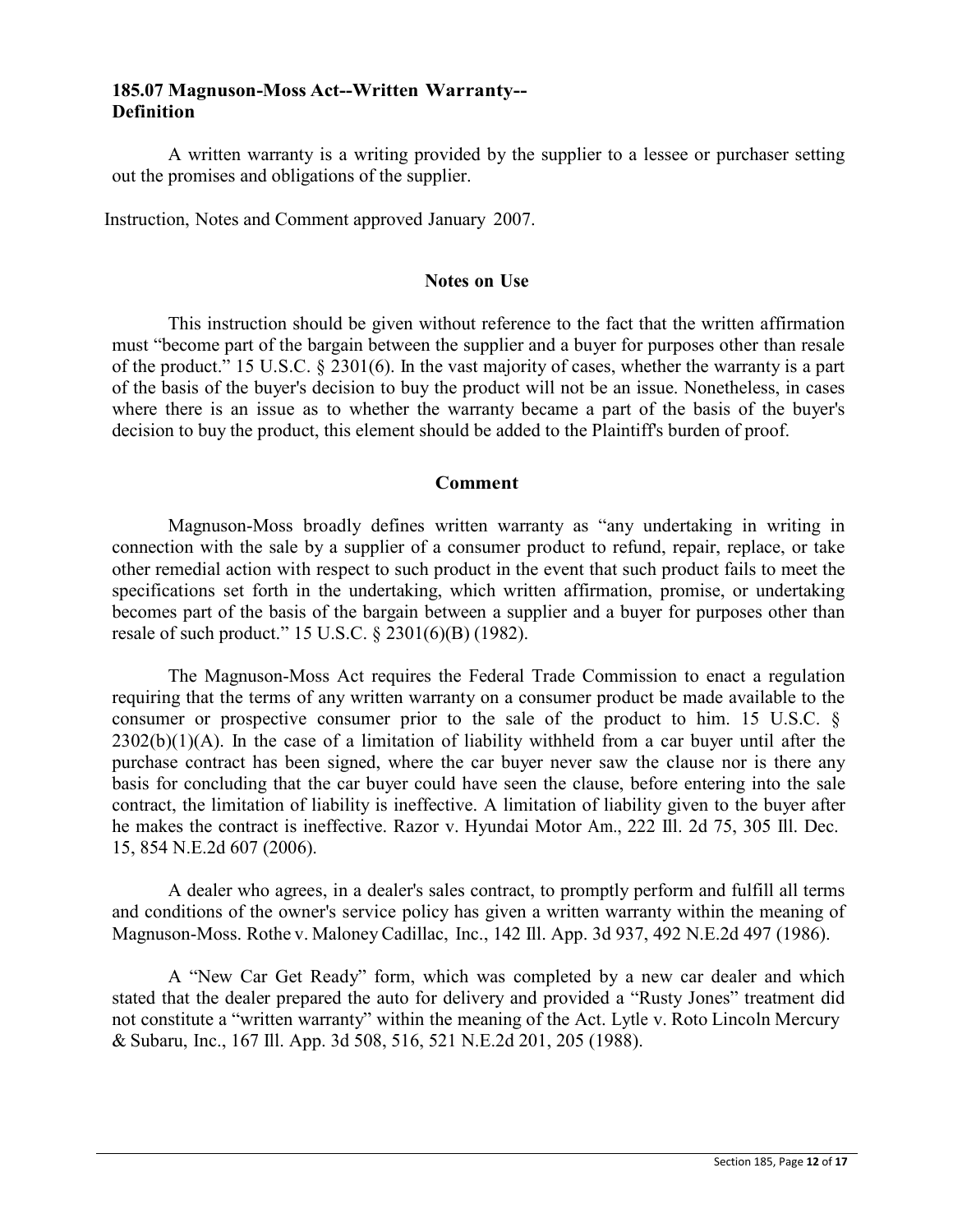### **185.08 Magnuson-Moss Act--Implied Warranty-- Definition**

An implied warranty of merchantability is a warranty which is implied in law and generally not reduced to writing. It is an implied promise that the [vehicle] [product] is fit for the ordinary purpose for which such [vehicles] [products] are used.

Instruction and Notes approved January 2007.

## **Notes on Use**

This instruction should be given without any additional language if the plaintiff's claim is that the vehicle was not fit for the ordinary purpose. If the plaintiff has a different implied warranty claim, this instruction should be modified to reflect what is alleged. See generally 810 ILCS  $5/2 - 314(2)(a)$  though (f).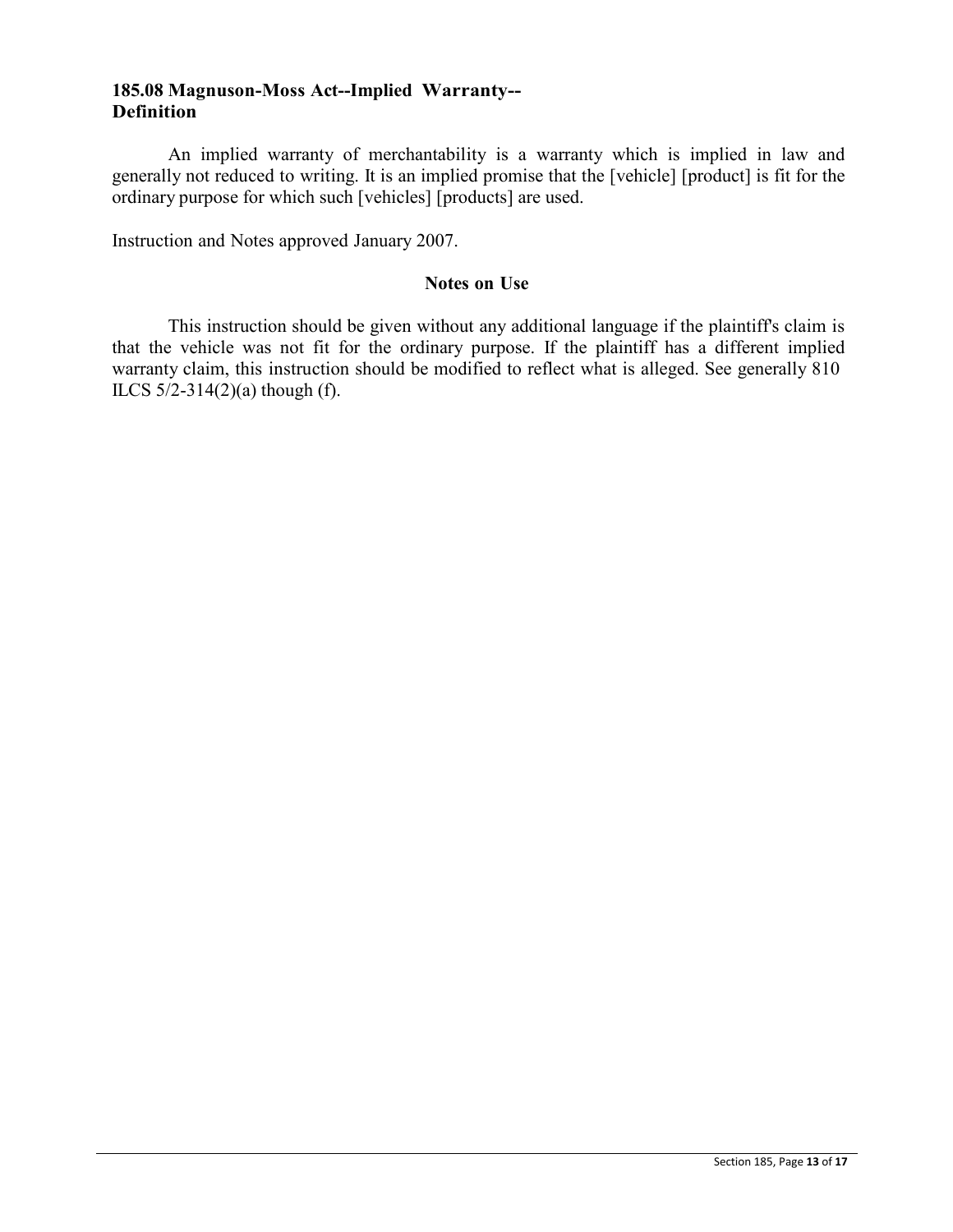### **185.09 Magnuson-Moss Act--Measure of Damages--Breach of Warranty**

If you decide for the Plaintiff on [his] [her] claim for breach of warranty, you must fix the amount of money which will reasonably compensate the Plaintiff for damages naturally arising from the breach. In calculating Plaintiff's damages, you should determine that sum of money that will put the Plaintiff in as good a position as [he] [she] would have been in if both Plaintiff and Defendant had performed all of their promises under the contract.

The measure of damages for breach of warranty is the difference at the time and place of acceptance between the value of goods accepted and the value they would have had if they had been as warranted.

Whether any of these elements of damages has been proven by the evidence is for you to determine.

Instruction, Notes and Comment approved January 2007.

### **Notes on Use**

Where the product is the subject matter of a lease use IPI 185.10.

Where a Defendant has shown some "diminished value" an additional, separate instruction should be used, including a burden of proof instruction on "diminished value."

Where special circumstances show proximate damages of a different amount, and/or expenses saved in consequence of the lessor's breach of warranty, an additional instruction should be used.

# **Comment**

Under the Uniform Commercial Code, the measure of damages for breach of warranty is the difference at the time and place of acceptance between the value of the goods accepted and the value they would have had if they had been as warranted, unless special circumstances show proximate damages of a different amount. 810 Ill. Comp. Stat. Ann. 5/2-714(2) (2000). While it is not necessary that damages for breach of warranty be calculated with mathematical precision, basic contract theory requires that damages be proved with reasonable certainty, and precludes damages based on conjecture or speculation. In proving damages, the burden is on a plaintiff to establish a reasonable basis for computing damages. Damages may be proven in any reasonable manner. Razor v. Hyundai Motor Am., 222 Ill. 2d 75, 305 Ill. Dec. 15, 854 N.E.2d 607 (2006).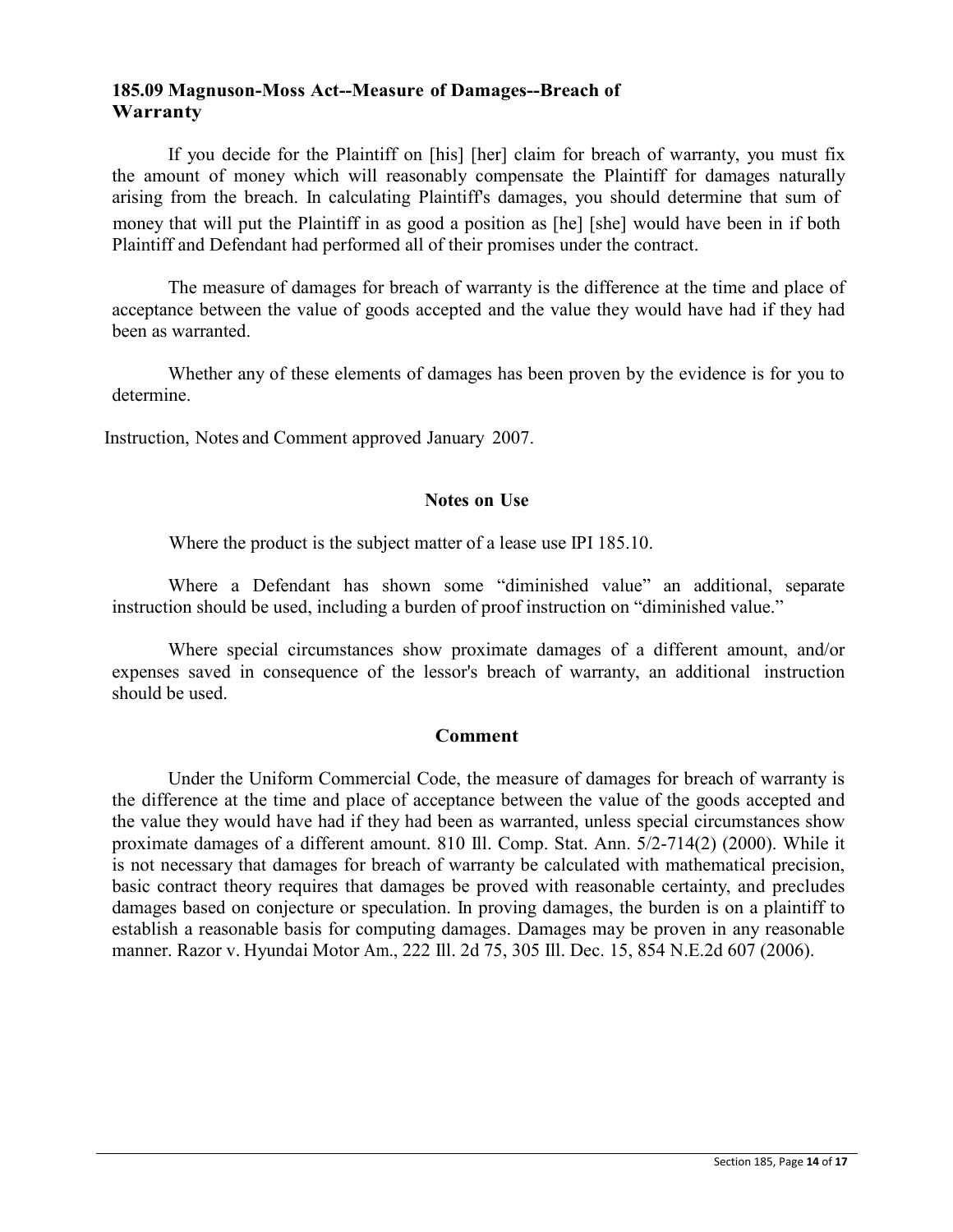### **185.10 Magnuson-Moss Act--Measure of Damages--Breach of Warranty--Leases**

If you decide for the Plaintiff on [his] [her] claim for breach of warranty, you must fix the amount of money which will reasonably compensate the Plaintiff for damages naturally arising from the breach. In calculating Plaintiff's damages, you should determine that sum of money that will put the Plaintiff in as good a position as [he] [she] would have been in if both Plaintiff and Defendant had performed all of their promises under the contract.

The measure of damages for breach of warranty is the present value at the time and place of acceptance of the difference between the value of the use of the goods [product] accepted and the value if they [it] had been as warranted for the lease term.

Whether any of these elements of damages has been proven by the evidence is for you to determine.

Instruction, Notes and Comment approved January 2007.

#### **Notes on Use**

Where a Defendant has shown some "diminished value" an additional, separate instruction should be used, including a burden of proof instruction on "diminished value."

Where special circumstances show proximate damages of a different amount, and/or expenses saved in consequence of the lessor's breach of warranty, additional instructions should be used.

#### **Comment**

Where the product is the subject matter of a lease, 810 ILCS 5/2A-519(4) provides: "Except as otherwise agreed, the measure of damages for breach of warranty is the present value at the time and place of acceptance of the difference between the value of the use of the goods accepted and the value if they had been as warranted for the lease term, unless special circumstances show proximate damages of a different amount, together with incidental and consequential damages, less expenses saved in consequence of the lessor's default or breach of warranty." The official comments state: "The measure in essence is the present value of the difference between the value of the goods accepted and of the goods if they had been as warranted." While it is not necessary that damages for breach of warranty be calculated with mathematical precision, basic contract theory requires that damages be proved with reasonable certainty, and precludes damages based on conjecture or speculation. In proving damages, the burden is on a plaintiff to establish a reasonable basis for computing damages. Damages may be proven in any reasonable manner. Razor v. Hyundai Motor Am., 222 Ill. 2d 75, 305 Ill. Dec. 15, 854 N.E.2d 607 (2006).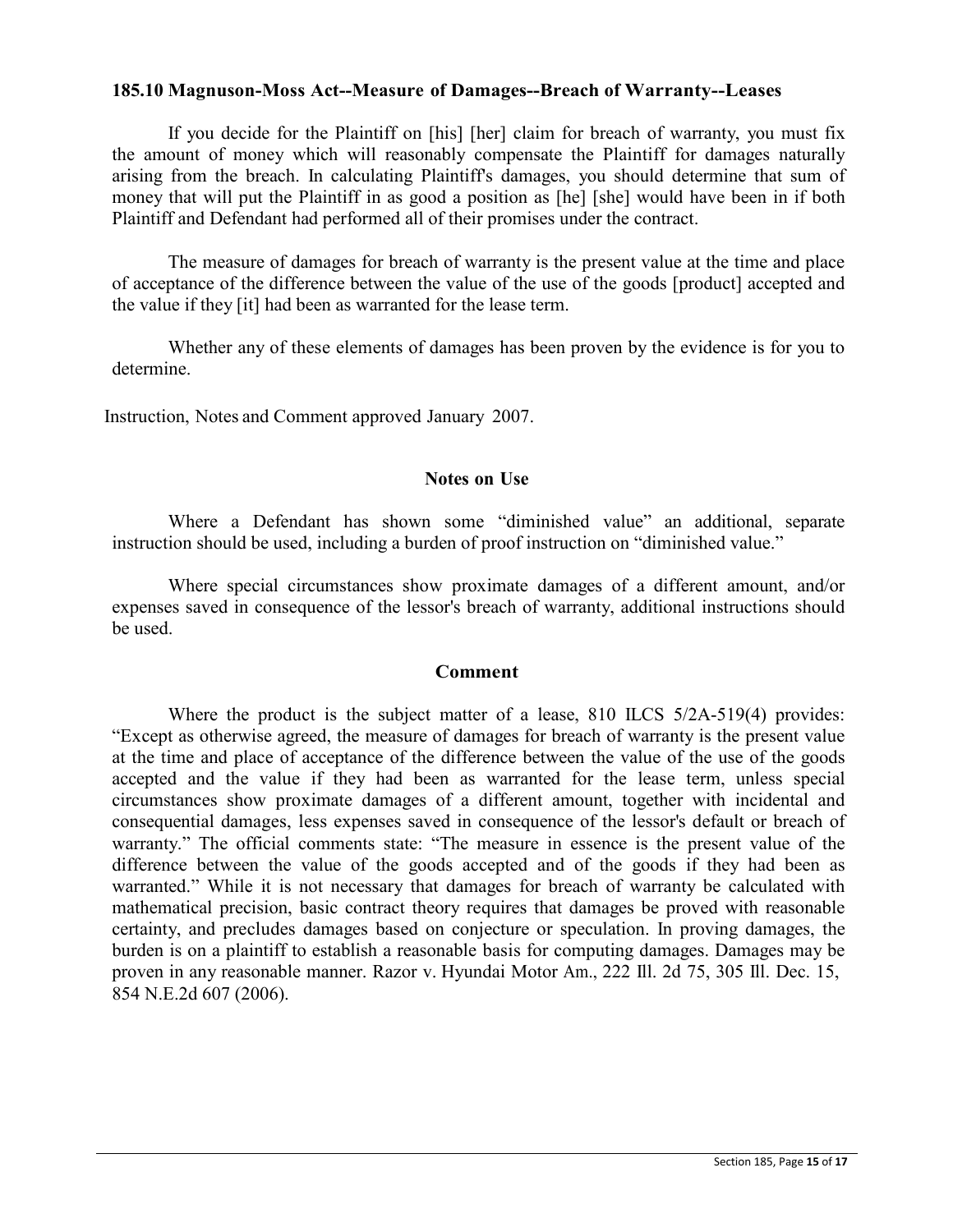## **185.11 Magnuson-Moss Act--Affirmative Defense--Mitigation of Damages**

In fixing the amount of money which will reasonably and fairly compensate the Plaintiff, you must consider that a person who has been damaged by a breach of warranty must exercise ordinary care to minimize existing damages and to prevent further damage. Damages caused by a failure to exercise such care cannot be recovered. The Defendant has the burden of proof to show the Plaintiff failed to minimize existing damage and prevent further damage.

Instruction and Notes approved January 2007.

#### **Notes on Use**

This instruction should be used if the Defendant has pleaded the affirmative defense of failure to mitigate damages. This instruction should be given with IPI 21.01 which defines the phrase "burden of proof."